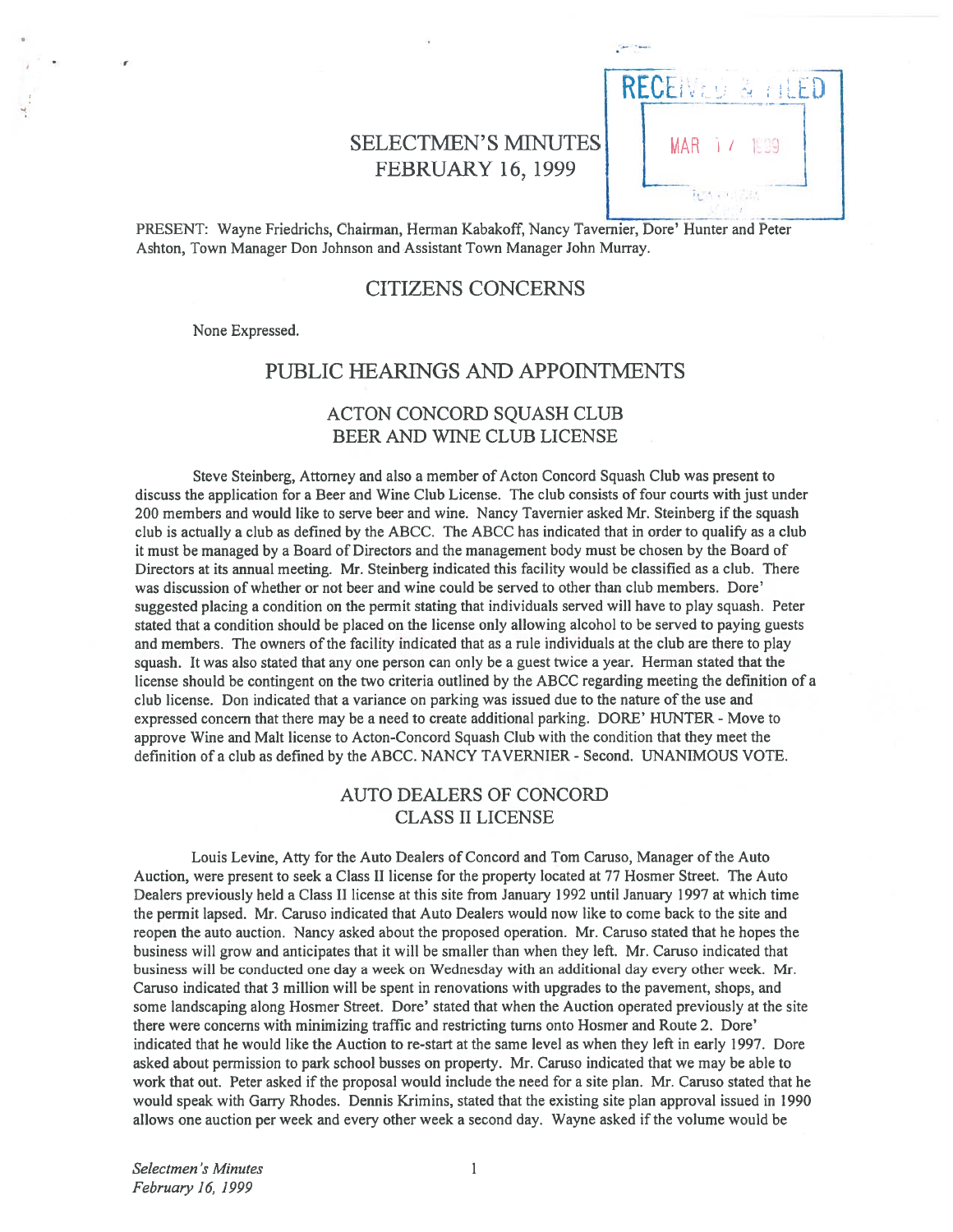different. Mr. Caruso indicated that business will be equivalent to 1995. Nancy asked if Framingham is closing. Mr. Caruso indicated that it is not. Acton will be <sup>a</sup> satellite operation to Framingham. Betty McManus, Acton Housing Authority, indicated that there are two housing units which are the closest to the speakers and asked ifthe speakers could be turned away from the buildings and also expressed concern over repairing the fence and water runoff concerns. Mr. Caruso indicated that <sup>a</sup> two way radio is used in lieu of the speakers and the fence will be repaired and they will look into water runoff concerns. DORE' HUNTER -Move to approve Class II license to the Auto Dealers Exchange of Concord, Inc., 77 Hosmer Street conditioned on meeting any conditions imposed by the Building Commissioner, Garry Rhodes. HERMAN KABAKOFF - Second. UNANIMOUS VOTE.

DORE' HUNTER - Move to accep<sup>t</sup> Kirk Ware's withdrawal of <sup>a</sup> Site Plan Special Permit #0 1/30/98. HERMAN KABAKOFF - Second. UNANIMOUS VOTE.

## FULL SERVICE RETIREMENT SITE PLAN CONTINUNANCE

Will Lopes stated that revised plans have been submitted for the Full Service Retirement Village. Peter asked whether they have reviewed Building Departments concerns and asked about sidewalk contribution of up to \$25,000 to install sidewalks to NARA. Peter expressed concern that staff has indicated that this amount is not sufficient and asked if they would be willing to increase the amount or phase this increase. The developer stated that might be willing to phase an increase. Peter also asked about age limitation stating that no one under 55 can live in the unit and no more than 3 people. The developer has issues with the amount and age restricted requirements. The developer would like to see <sup>a</sup> maximum of four people. Peter asked about transportation service and how many it will transport? The developer stated that there is usually 14 people in the van at any given day during the first phase. Peter asked if more van services would be added if the need arises. The developer stated that they would address that issue if the need arises. The Board also asked whether they will seek tax exempt financing and if there will be any affordable housing. The developer indicated that the financing has not been set but are hoping for tax exemp<sup>t</sup> financing. The developer also indicated that iftax exemp<sup>t</sup> financing is not obtained then it would be harder to provide affordable housing, however, an agreemen<sup>t</sup> needs will need to be reached in regards to the affordable units under the LIP process. Peter asked when the financing question will be answered. The developer indicated that the permit has to be issued prior to getting an answer on tax exemp<sup>t</sup> financing and the process can take close to three months. Peter asked about the owner occupied units separation. The developer indicated that if there are problems with rentals then <sup>a</sup> condo document will be set up to resolve these issues. Peter asked about the disclosure statement. The disclosure statement was inadequate and it was suggested that it be subject to further review by the Board. Dore wants <sup>a</sup> document that will clearly highlight certain services either not supported or supported by the Town. Herman asked about building accessibility. The developer indicated that other developments used <sup>a</sup> standard of 5% accessible, however all units will be adaptable to accessible units if needed. Herman asked about van service being made available to other seniors in Acton. The developer indicated that this is <sup>a</sup> reasonable reques<sup>t</sup> and early on there will be some excess capacity. The developer indicated that they would like to hold an event and bring the rest of the seniors to them vis <sup>a</sup> vis their van. Herman asked about adult children moving back home into one of these units with the parents. There was discussion regarding whether or not Acton people will move out of there Acton homes and into an Acton assisted living. The developer indicated that they have not had any experience making those assumptions. Nancy asked if <sup>a</sup> current resident were to run out of money and sought state subsidies will they accep<sup>t</sup> Medicaid funding. The developer indicated that they cannot be forced to keep such an individual, however, they would be inclined to keep <sup>a</sup> person under the adult foster care person. Larry Colleton, Treasurer Nashoba Sportsman Club, expressed concerns with disclosing that there are shooting ranges in their back yard. Mr. Colleton indicated that he would like to see the pig farm and the bike path disclosed, too. PETER ASHTON — Move to close the public hearing and take it under advisement. DORE' HUNTER - Second. UNANIMOUS VOTE.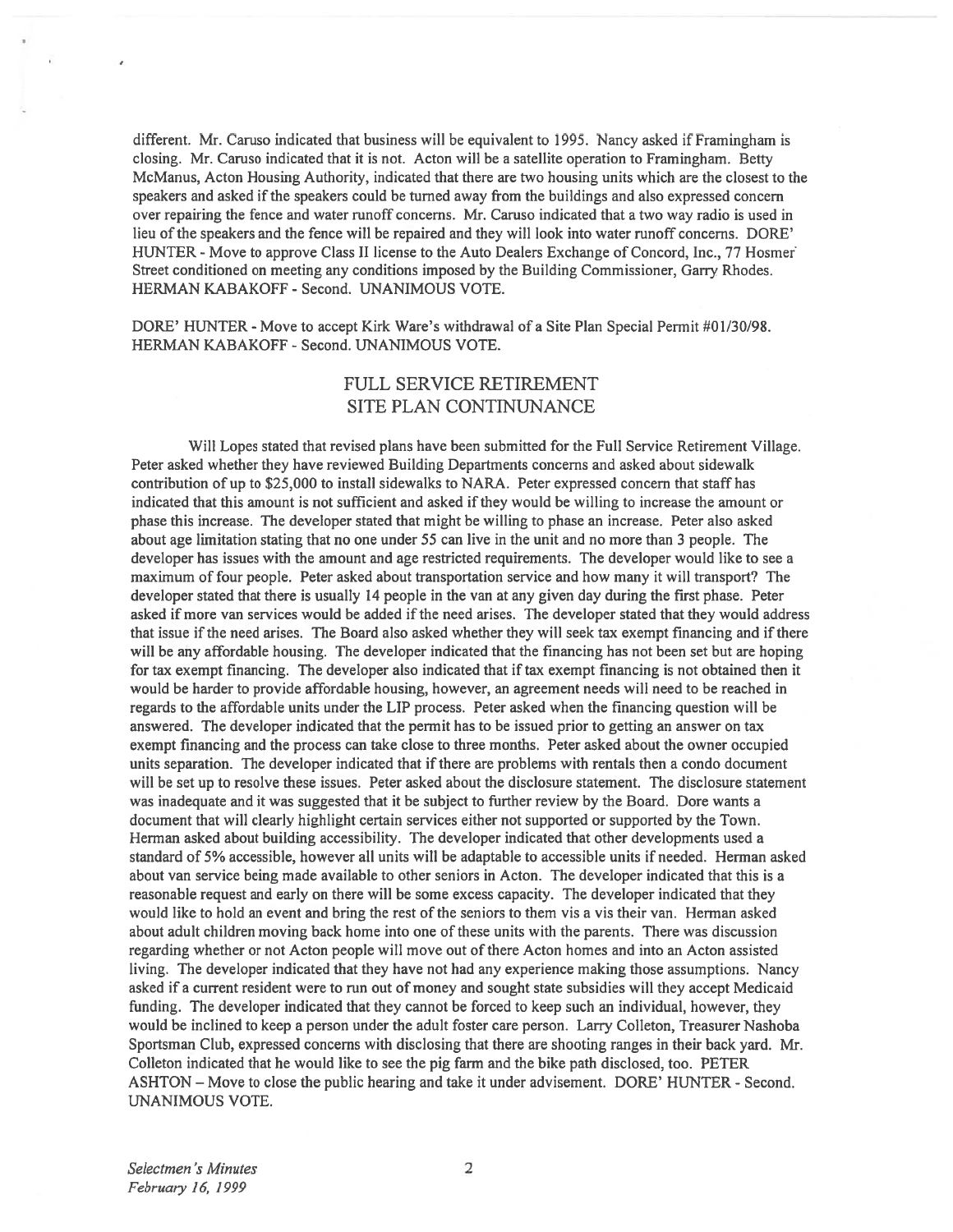## SELECTMEN'S BUSINESS

### FY2000 BUDGET

Bob Craig, Fire Chief, spoke to the new fire engine reques<sup>t</sup> and thanked the Board for <sup>a</sup> final opportunity to reques<sup>t</sup> <sup>a</sup> necessary new fire engine. Bob Craig indicated that existing engines are showing wear and tear, pumps are wearing and the tanks will need to be replaced. The engine in West Acton has had two major engine repairs, and by purchasing one new we may rotate the old. This new apparatus was requested many years ago and was <sup>p</sup>laced on the back burner. The Board asked about other options available for financing. Dore stated that he has been persuaded to approve purchase of this request. Dore indicated that the apparatus should not be custom made. Dore' wants to see written justifications for next year why an assembly line engine is not satisfactory. Dore also wants to see us ge<sup>t</sup> more than <sup>10</sup> years life expectancy out of our engines. Dore' also stated that if it is decided to purchase custom engines we should look at surrounding towns purchases. Nancy asked if <sup>a</sup> lease was available. John stated that there are leases, however, it would negatively effect our bond rating. The lease rate would be about <sup>a</sup> percen<sup>t</sup> more. The Board also asked about <sup>a</sup> Capital Override for one year which would also need to be approved by town meeting and election vote. Wayne asked about the rusting on the vehicles and why the engines are built with dissimilar metals which causes the rust. Herman asked about savage value. Bob indicated that the value would be about 3,000 for the 27 year old truck. DORE' HUNTER — Move to approve recommendation for \$210,000 for new Fire Vehicle. NANCY TAVERNIER - Second. UNANIMOUS VOTE.

MINUTEMAN ASSESSMENT: The Board asked staff to get input from Bob Wiltse for the ALG meeting on Thursday night at 7:30 PM.

CULTURAL COUNCIL: — The Acton Boxboro Cultural Council has requested \$6,000 from the Town's budget. The Board stated that we need to make sure any funding is used for Acton uses only. This reques<sup>t</sup> is new to the budget process and will need to be included as <sup>a</sup> separate warrant article. NANCY TAVERNIER - Move to continue to fund at same level of \$5000 as <sup>a</sup> separate warrant article. PETER ASHTON - Second. UNANIMOUS VOTE.

OTHER NEW CAPTIAL ITEMS: -Gardner field Parking, \$10,000, Town Hall Roof Repair Study, \$8,000, Aerial Platform, \$7,000, and CD Fire Alarm, \$6,500. NANCY TAVERNIER — Move to recommend these four items as par<sup>t</sup> of the budget. DORE' HUNTER - Second. UANIMOUS VOTE.

BUDGET - NANCY TAVERNIER - Move to recommend budget. DORE' HUNTER - Second. UNANIMOUS VOTE. Herman asked about the streetlight purchase. John indicated that the DTE will not ge<sup>t</sup> the decision to us quick enoug<sup>h</sup> to need money for this years budget. Herman also asked about the foreclosure moneys in the finance budget. John indicated that there are <sup>10</sup> more possible foreclosures needed for this budget.

### 1999 ANNUAL TOWN MEETING WARRANT

The Board discussed the 1999 Town Meeting Warrant and made changes and voted articles. HERMAN KABAKOFF — Move to recommend COA Enterprise Budget, Nursing Enterprise Budget, Septage Disposal Enterprise Budget, NESWC Enterprise Budget, Section 53E 1/2 self Funding Program, Chapter <sup>90</sup> Highway Reimbursement Program, Emergency/Disaster Aid Appropriation, Merriam School Offset Receipts Budget. NANCY TAVERNIER — Second. UNANIMOUS VOTE.

DORE' HUNTER — Move to recommend \$850,000 Budget Transfer. WAYNE FRIEDRICHS — Second. UNANIMOUS VOTE.

NANCY TAVERNIER — Move to recommend Town Operating Budget. DORE' HUNTER — Second. UNANIMOUS VOTE.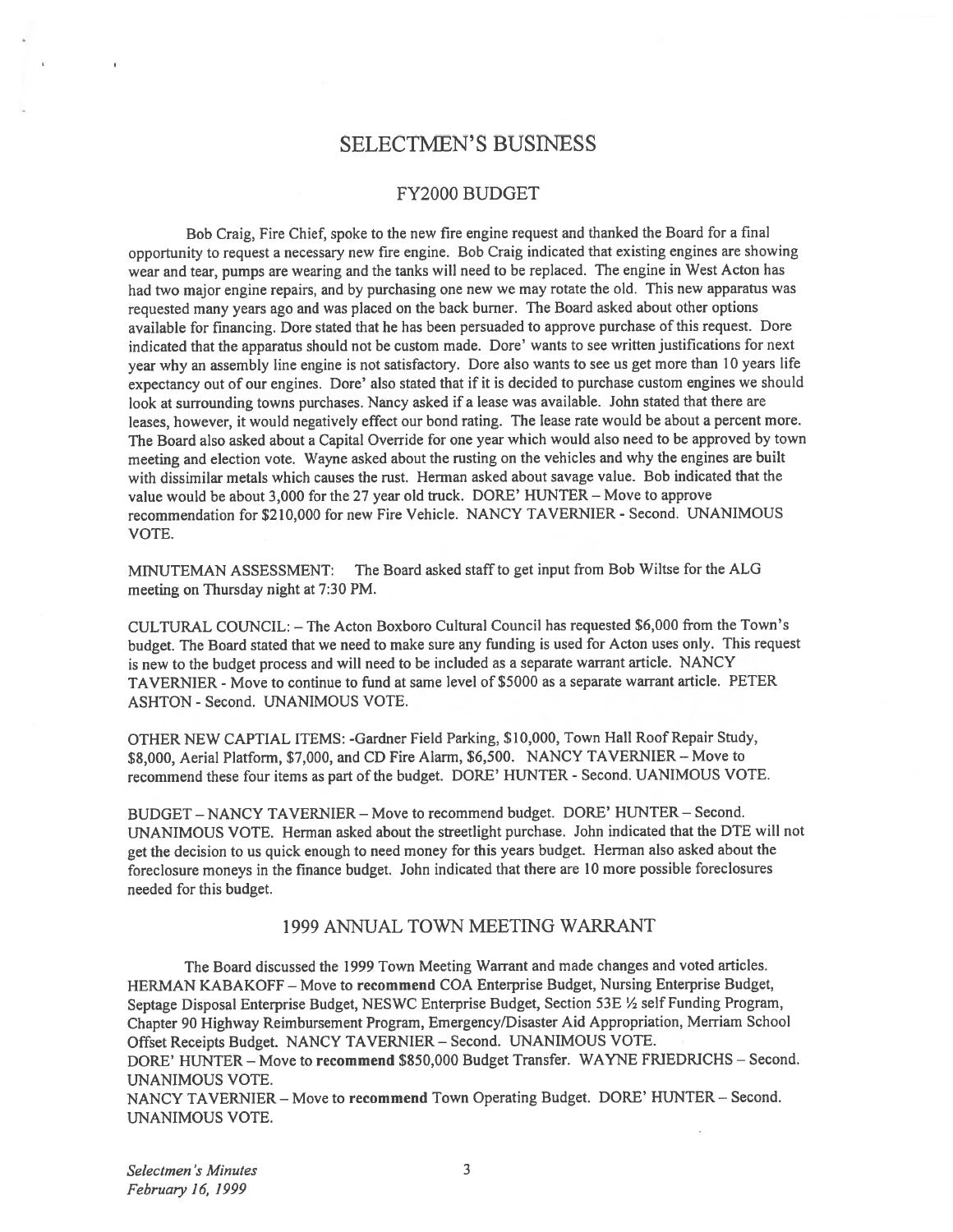DORE' HUNTER — Move to recommend Capital Improvements — Sidewalks. PETER ASHTON — Second. UNANIMOUS VOTE.

DORE' HUNTER — Move to recommend Capital Improvements — Facilities and Equipment. PETER ASHTON - Second. UNANIMOUS VOTE.

NANCY TAVERNIER — Move to recommend Capital Improvements — Vehicle Replacements. PETER ASHTON - Second. UNANIMOUS VOTE.

PETER ASHTON — Move to recommend Elderly Tax Relief— Accept 166 of Acts 1998. DORE' HUNTER - Second. UNANIMOUS VOTE.

DORE' HUNTER — Move to recommend Elderly Tax Relief— Amend Clause 41A. PETER ASHTON — Second. UNANIMOUS VOTE.

DORE' HUNTER— Move to recommend Elderly Tax Relief— Accept CR 73 of Acts of 1986.— PETER ASHTON - Second. UNANIMOUS VOTE.

DORE' HUNTER— Move to recommend Elderly Tax Relief— Non Binding Resolution, Clause 1\$.— PETER ASHTON - Second. UNANIMOUS VOTE.

DORE' HUNTER— Move to recommend Elderly Tax Relief— Work Program and want summary of program indicating that there may be other sources of funding.— PETER ASHTON - Second. UNANIMOUS VOTE.

DORE' HUNTER — Move to defer Senior Center Eminent Domain Taking. PETER ASHTON — Second. UNANIMOUS VOTE.

HERMAN KABAKOFF — Move to defer Acton Public Schools Budget. DORE' HUNTER — Second. UNANIMOUS VOTE.

DORE' HUNTER — Move to defer Acton Boxborough Regional School Assessment. NANCY TAVERNIER - Second. UNANIMOUS VOTE.

DORE' HUNTER — Move to defer Acton Public Schools Capital Improvements Projects, Acton Boxborough Regional schools Capital Improvement, and Acton Boxborough Regional School District Wastewater Solution. PETER ASHTON — Second. UNANIMOUS VOTE.

DORE' HUNTER — Move to defer Blanchard Auditorium Transfer and Acton Boxborough Regional School district Regional Agreement Amendment. NANCY TAVERNIER — Second. UNANIMOUS VOTE.

NANCY TAVERNIER — Move to recommend Minuteman Regional School Assessment. PETER ASHTON -Second. UNANIMOUS VOTE.

NANCY TAVERNIER — Move to recommend Master Plan Update. PETER ASHTON — Second. UNANIMOUS VOTE.

DORE' HUNTER — Move to defer Zoning-Remove Density Bonus. PETER ASHTON — Second. UNANIMOUS VOTE.

DORE' HUNTER — Move to defer Zoning-Infrastructure Contributions. PETER ASHTON — Second. UNANIMOUS VOTE.

DORE' HUNTER — Move to recommend Street Acceptances. PETER ASHTON — Second. UNANIMOUS VOTE.

NANCY TAVERNIER — Move to recommend Acceptance of Land Gift and place on consent. PETER ASHTON - Second. UNANIMOUS VOTE.

NANCY TAVERNIER — Move to recommend Handley Woods and place on consent. PETER ASHTON - Second. UNANIMOUS VOTE.

NANCY TAVERNIER — Move to recommend Piper Ridge Subdivision Land and place on consent. PETER ASHTON - Second. UNANIMOUS VOTE.

NANCY TAVERNIER — Move to recommend New View Trail Easement and place on consent. PETER ASHTON - Second. UNANIMOUS VOTE.

DORE' HUNTER — Move to recommend Joint Municipal Contract with the State and to remove from Consent. PETER ASHTON — Second. UNANIMOUS VOTE.

DORE' HUNTER — Move to recommend Repurchase Cemetery Lots and place on Consent. PETER ASHTON - Second. UNANIMOUS VOTE.

DORE' HUNTER — Move to recommend Cemetery Fund Transfer Authorization subject to Town Council' opinion. PETER ASHTON — Second. UNANIMOUS VOTE.